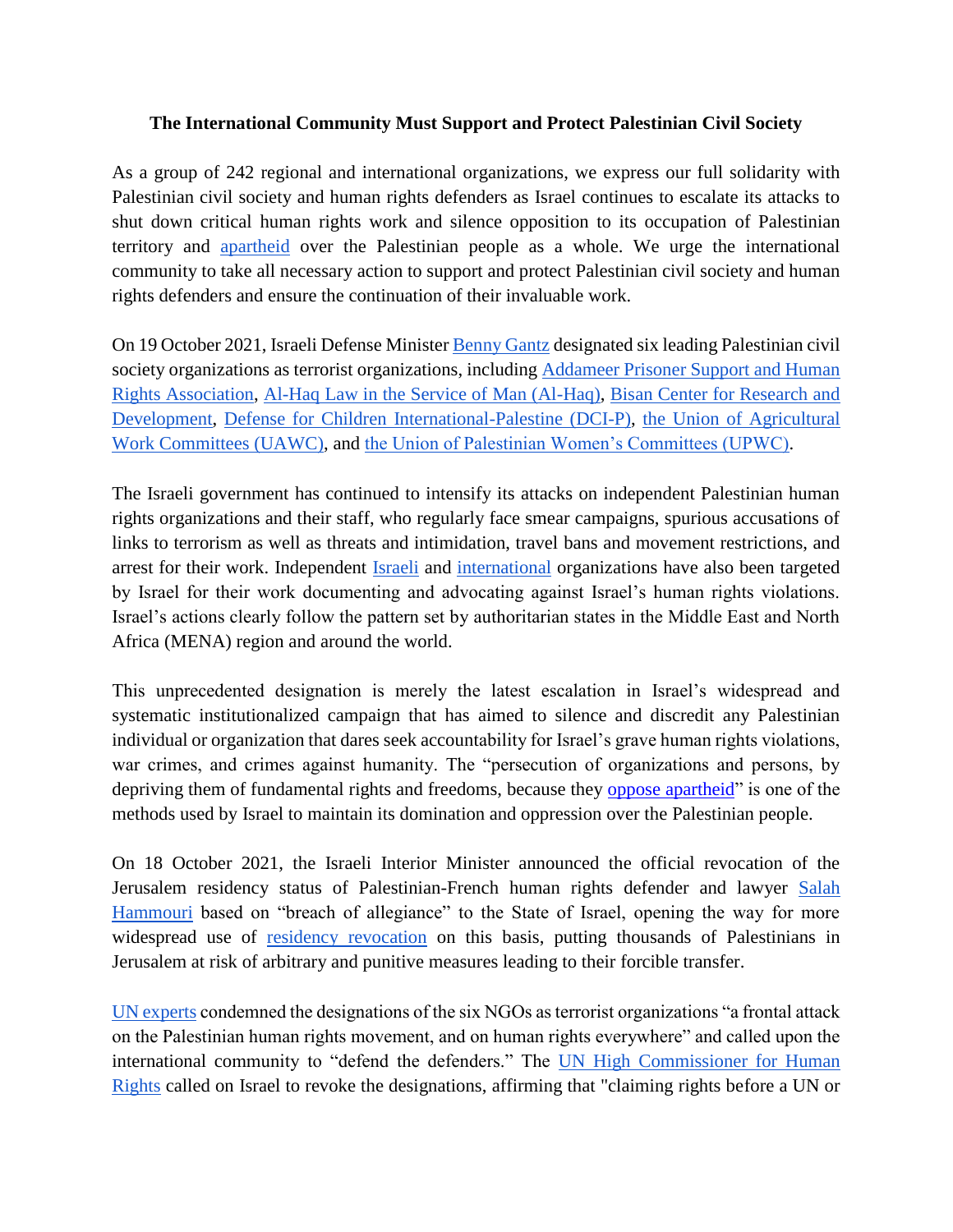other international body is not an act of terrorism, advocating for the rights of women in the occupied Palestinian territory is not terrorism, and providing legal aid to detained Palestinians is not terrorism". The designation has also been condemned by other international actors, including members of the [US House of Representatives,](https://twitter.com/BettyMcCollum04/status/1451595120395051014?s=20) [European](https://twitter.com/EP_HumanRights/status/1452895491969232896?s=20) [Parliamentarians](https://twitter.com/ManuPineda/status/1452680120343334914?s=20) as well as international [civil society.](https://www.hrw.org/news/2021/10/22/israel/palestine-designation-palestinian-rights-groups-terrorists)

The designation presents a challenge to the international community, especially democratic states that speak out and support independent human rights organizations and defenders in other parts of the world. Remaining silent is insufficient given the urgent support and protection needs of the six organizations that are now at an additional risk of raids, confiscation of property and materials, closure of bank accounts, arrest of staff members, and closure of their offices. Israel's attacks against these organizations pose an existential threat to independent Palestinian human rights organizations and civil society who work to monitor and document violations of human rights and provide basic services to the Palestinian people.

We call upon the international community to publicly condemn and reject Israel's designation of Palestinian human rights and civil society organizations as "terrorist organizations" as an internationally wrongful act, to call for Israel to immediately rescind the designation, and to demand Israel repeal its Anti-Terrorism Law (2016) as it does not meet basic human rights standards and to end all other actions that deny Palestinians their inalienable human rights. We also urge members of the international community to publicly show support for the six organizations and Palestinian civil society at large.

Further, the international community, especially the European Union and its member states who are key supporters of and donors to Palestinian civil society, should ensure that banks and financial institutions in their jurisdiction are notified Israel's designation of Palestinian organizations is unfounded and inapplicable.

## **Signatories:**

- 1. 11.11.11
- 2. Abna Al-Quds Club
- 3. Action for Change and Democracy in Algeria
- 4. AFKAR for Educational & Cultural Development
- 5. Agir pour le Changement et la Démocratie en Algérie (ACDA)
- 6. Al Ataa Charitable Society
- 7. Albanian Human Rights Group
- 8. Al Dameer Association for Human Rights
- 9. Al-Haq, Law in the Service of Man
- 10. Al Karmel Culture and Social Development Association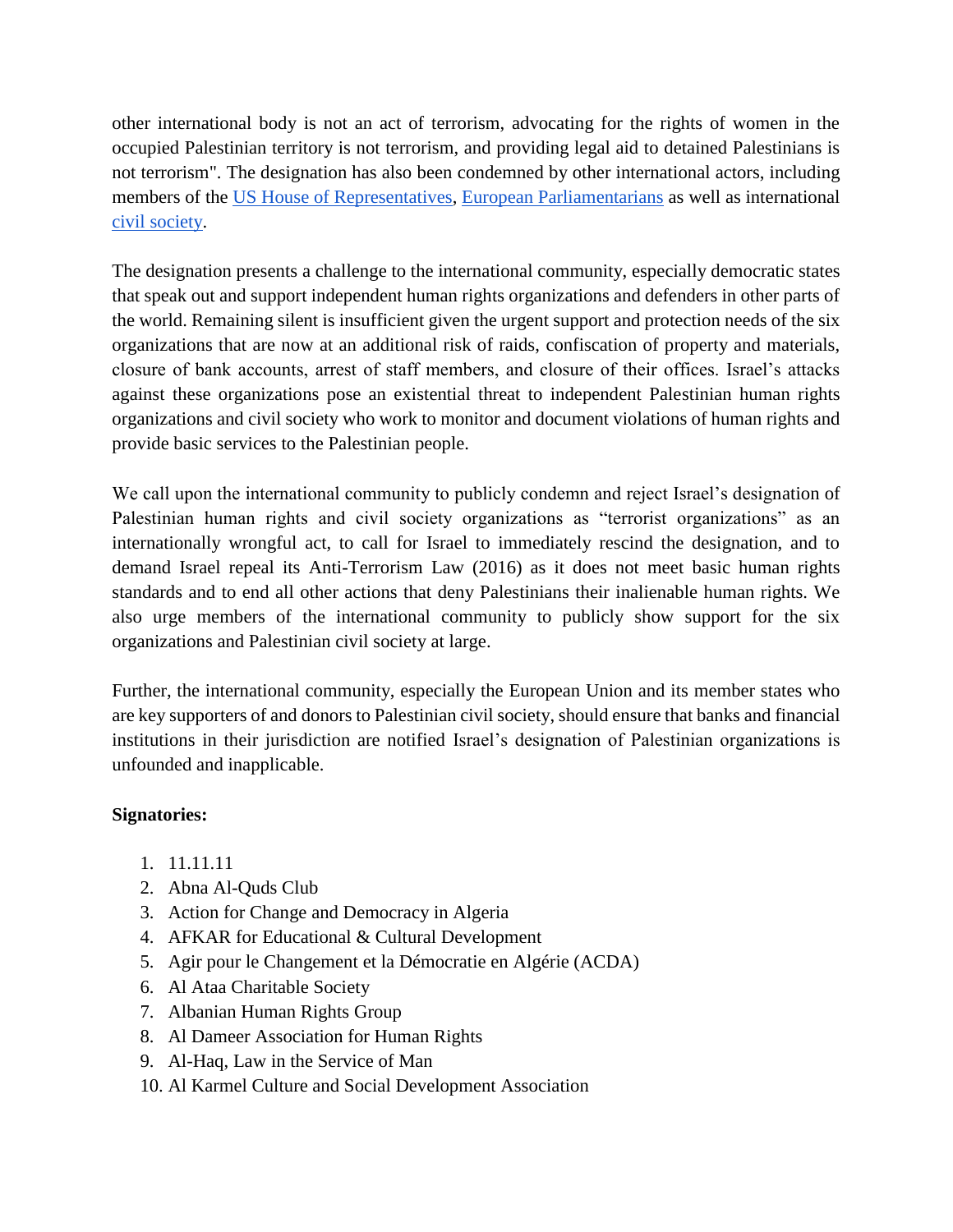- 11. Al-Marsad Arab Human Rights Center in Golan Heights
- 12. Al Mezan Center for Human Rights
- 13. Altawasol Forum Society
- 14. Aman Organization Against Discrimination
- 15. ANSWER Coalition
- 16. Applied Research Institute-Jerusalem
- 17. Arab Canadian Lawyers Association
- 18. Arab Center for Agricultural Development
- 19. Artists for Palestine UK
- 20. Asha Parivar
- 21. Asian Forum for Human Rights and Development (FORUM-ASIA)
- 22. Associació Hèlia
- 23. Asociación Paz con Dignidad
- 24. Association Africaine de Défense droit de l'Homme (ASADHO)
- 25. Association Belgo-Palestinienne WB
- 26. Association des Magistrats Tunisiens
- 27. Association des Universitaires pour le Respect du Droit International en Palestine (AURDIP)
- 28. Association France Palestine Solidarité (AFPS)
- 29. Association Internationale de Soutien aux Prisonniers Politiques
- 30. Association Nachaz
- 31. Association pour le Droit à la Différence (ADD)
- 32. Association Tunisienne des Femmes Démocrates
- 33. Association Tunisienne de Soutien des Minorités
- 34. Atfaluna Society for Deaf Children
- 35. Australia Palestine Advocacy Network
- 36. Australian Centre for International Justice
- 37. Bait Lahia Youth Association Center
- 38. BankTrack Netherlands
- 39. Basma Society for Culture and Arts
- 40. Basmeh & Zeitooneh
- 41. Baytna
- 42. Beity
- 43. Belady Foundation for Human Rights
- 44. Belgian Campaign for an Academic and Cultural Boycott of Israel
- 45. BDS País Valencià
- 46. Broederlijk Delen
- 47. Business and Human Rights Resource Center (BHRRC)
- 48. Bytes For All
- 49. Cairo Institute for Human Rights Studies (CIHRS)
- 50. Canada Palestine Association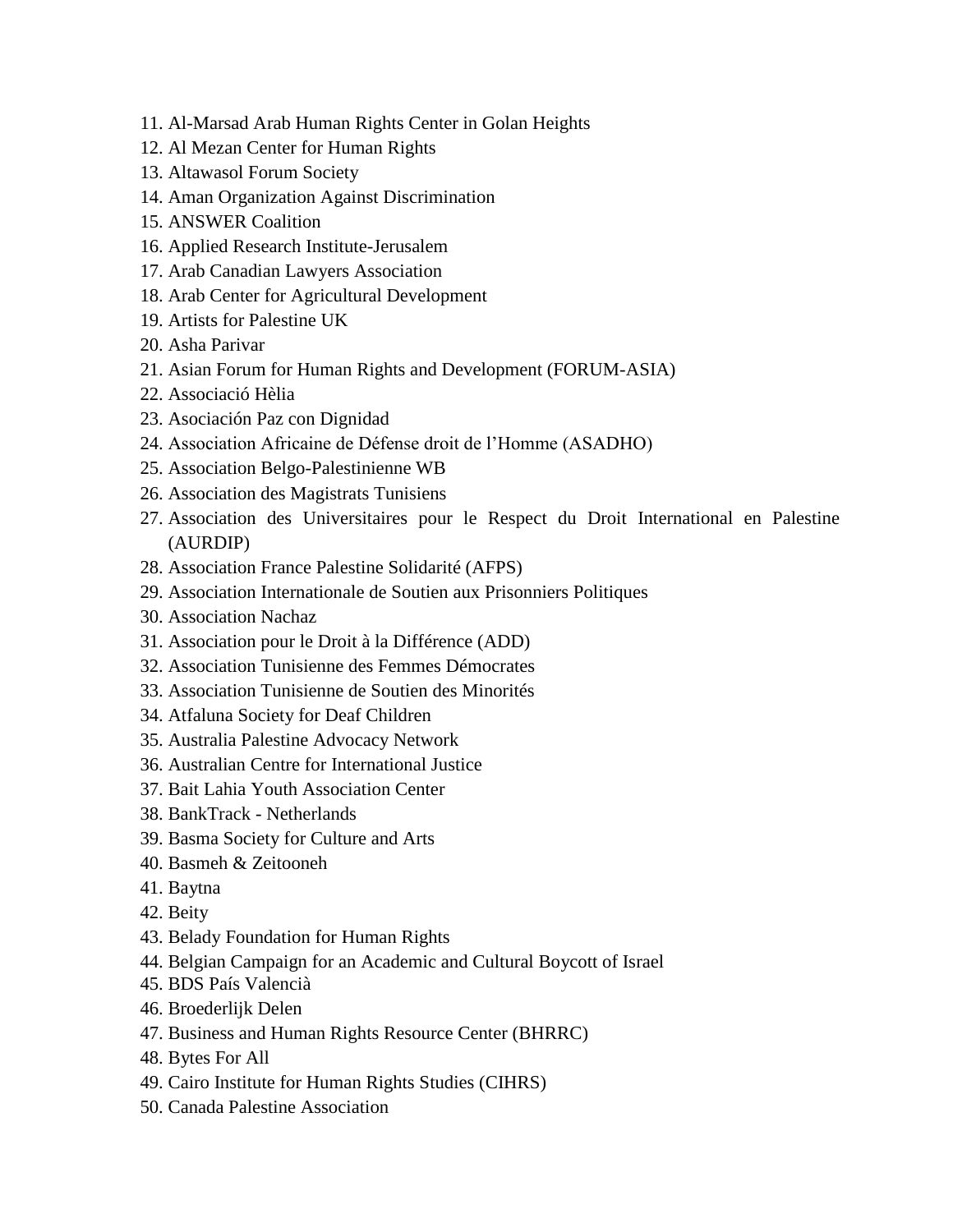- 51. Canadian BDS Coalition
- 52. Canadians for Peace and Justice in Kashmir
- 53. Canadians for Justice and Peace in the Middle East (CJPME)
- 54. Canada Palestine Friendship Society
- 55. Carleton University Students for Justice in Palestine
- 56. Catholics for Justice and Peace in the Holy Land
- 57. Center for Civil Liberties
- 58. Center for Constitutional Rights
- 59. Center for Defense of Liberties & Civil Rights (Hurryyat)
- 60. Center for Economic and Social Rights (CESR)
- 61. Centre for Research on Multinational Corporations (SOMO)
- 62. Central Blood Bank Society
- 63. Coalition of African Lesbians
- 64. Committee for the Respect of Freedoms and Human Rights in Tunisia
- 65. Committee on the Administration of Justice (Northern Ireland)
- 66. Community Empowerment and Social Justice Network (CEMSOJ)
- 67. Community Media Center
- 68. Conectas Direitos Humanos
- 69. Confederación Intersindical Galega (CIG)
- 70. Congregations of St. Joseph
- 71. Citizen News Service (CNS)
- 72. Citoyenneté, Développement, Cultures et migrations des deux Rives
- 73. CIVICUS: World Alliance for Citizen Participation
- 74. CNCD-11.11.11
- 75. Collectif des Familles de Disparus en Algérie (CFDA)
- 76. Cooperazione Internazionale Sud Sud (CISS)
- 77. Cultura è libertà una campagna per la Palestina
- 78. De-Colonizer
- 79. Defence for Children International Italy
- 80. DefendDefenders (East and Horn of Africa Human Rights Defenders Project)
- 81. Defender Center for Human Rights
- 82. Democracy for the Arab World Now (DAWN)
- 83. docP BDS Netherlands
- 84. Dominican Sisters of Blauvelt, NY
- 85. Dr. Haider Abdel Shafi Center for Culture & Development
- 86. Edmonton Run for Palestine
- 87. Egyptian Front for Human Rights
- 88. EuroMed Rights
- 89. European Coordination of Committees and Associations for Palestine (ECCP)
- 90. European Legal Support Center (ELSC)
- 91. European Trade Union Network For Justice in Palestine (ETUN)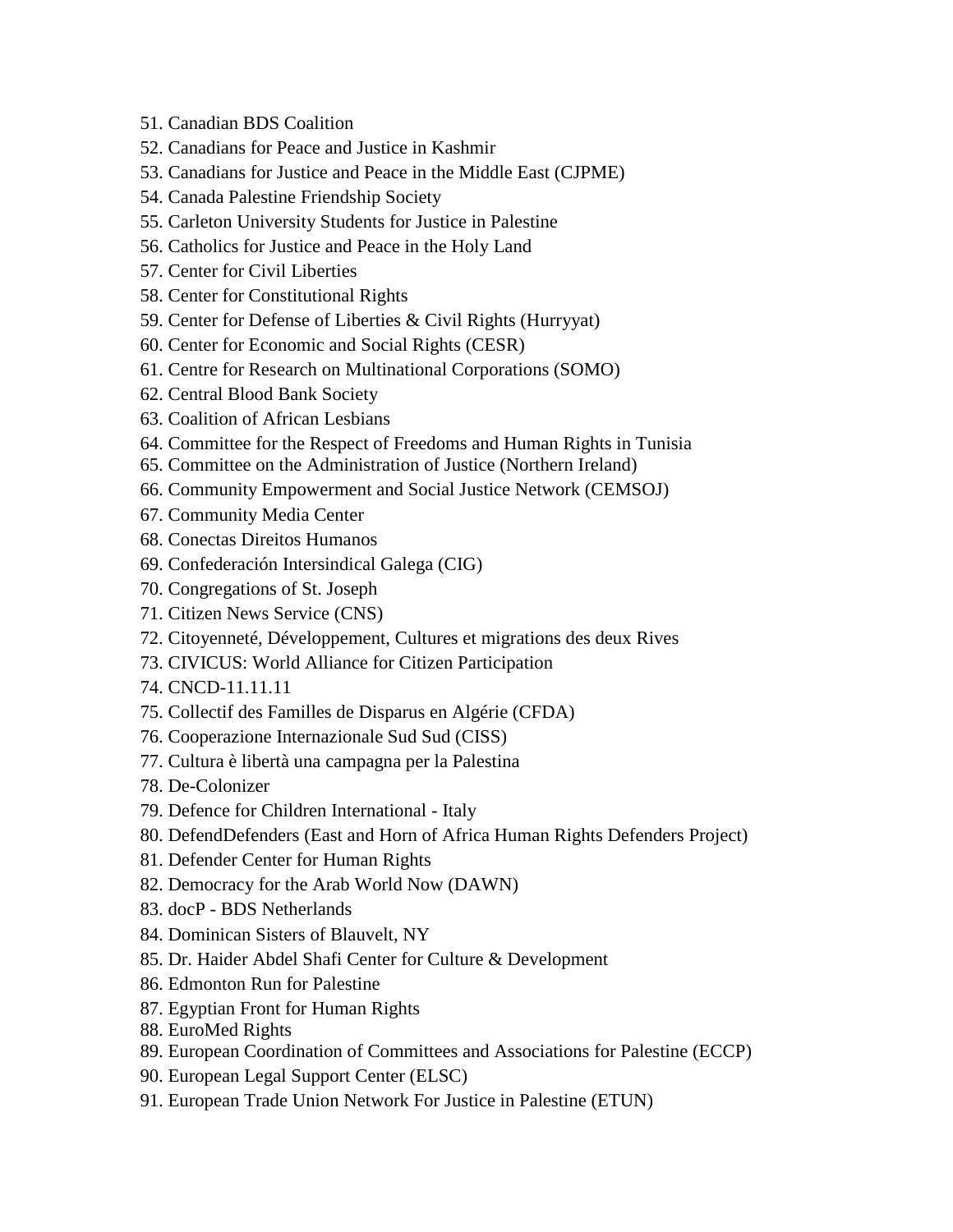- 92. Fagforbundet
- 93. Fares Arab Foundation for Development
- 94. FIAN International
- 95. Finnish-Arab Friendship Society
- 96. Free Gaza Australia
- 97. Fundación Mundubat
- 98. Gaza Action Ireland
- 99. General and Autonomous Confederation of Workers in Algeria (CGATA)
- 100. General Confederation of the Portuguese Workers (CGTP-IN)
- 101. Gibanje za pravice Palestincev
- 102. Global Centre for the Responsibility to Protect
- 103. Grassroots AlQuds
- 104. Groupe LOTUS
- 105. Grup de Suport a Juani Rishmawi
- 106. Gruppo Ibriq per la cultura e la causa Palestinese
- 107. Hassan El Saadawi Association for Democracy and Equality
- 108. Human Rights and Democracy Center (SHAMS)
- 109. Human Rights Commission of Pakistan
- 110. International Accountability Project
- 111. International Association for the Support of Political Prisoners
- 112. International Commission of Jurists (ICJ)
- 113. International Commission to Support Palestinian Rights
- 114. International Service for Human Rights (ISHR)
- 115. International Women's Rights Action Watch Asia Pacific (IWRAW AP)
- 116. Ireland-Palestine Solidarity Campaign
- 117. Irish Congress of Trade Unions (ICTU)
- 118. Israeli Committee Against House Demolitions (ICAHD)
- 119. Israeli Committee Against House Demolitions (ICAHD) Finland
- 120. Israeli Committee Against House Demolitions (ICAHD) Germany
- 121. Israeli Committee Against House Demolitions UK
- 122. Jabalia Rehabilitation Society
- 123. Joussour De Citoyenneté
- 124. Just Peace Advocates
- 125. Jurists without Chains
- 126. Justice for Iran
- 127. Justitia Center for Legal Protection of Human Rights in Algeria
- 128. Kairos Ireland
- 129. Kairos Sabeel Netherlands
- 130. Kenya Human Rights Commission
- 131. Land Research Center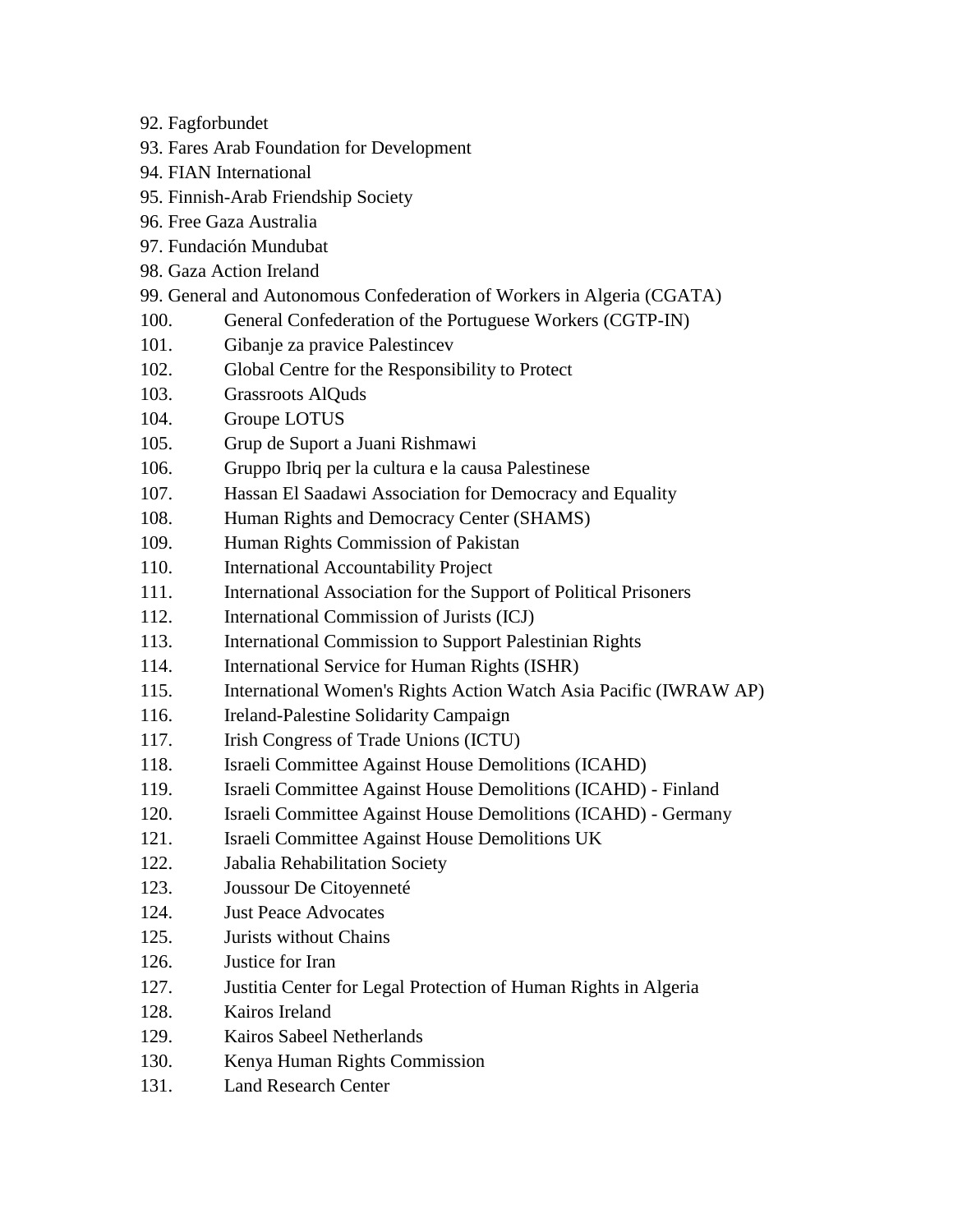| 132. | Leadership Team of the Dominican Sisters and Associates of Racine, WI  |  |  |  |
|------|------------------------------------------------------------------------|--|--|--|
| 133. | League for the Defence of Human Rights in Iran (LDDHI)                 |  |  |  |
| 134. | Lebanese Center for Human Rights                                       |  |  |  |
| 135. | Libya Al-Mostakbal                                                     |  |  |  |
| 136. | Libyan Center for Freedom of the Press                                 |  |  |  |
| 137. | Libyan Network for Legal Aid                                           |  |  |  |
| 138. | Libyan Women's Platform for Peace                                      |  |  |  |
| 139. | Ligue Algérienne de Défense des Droits de L'homme                      |  |  |  |
| 140. | Ligue des droits de l'Homme                                            |  |  |  |
| 141. | Ligue Suisse des Droits de l'Homme - Genève                            |  |  |  |
| 142. | <b>MA'AN</b> Development Center                                        |  |  |  |
| 143. | <b>MADRE - USA</b>                                                     |  |  |  |
| 144. | Maine Voices for Palestinian Rights                                    |  |  |  |
| 145. | Makan                                                                  |  |  |  |
| 146. | MakeShiftPublishing BV                                                 |  |  |  |
| 147. | Manushya Foundation                                                    |  |  |  |
| 148. | Maryknoll Office for Global Concerns                                   |  |  |  |
| 149. | <b>MENA Rights Group</b>                                               |  |  |  |
| 150. | Mwatana for Human Rights                                               |  |  |  |
| 151. | Nā Pua Kū'ē - Hawai'i Dissenters                                       |  |  |  |
| 152. | National Autonomous Union of Public Administration Staff (SNAPAP)      |  |  |  |
| 153. | <b>National Fisheries Solidarity</b>                                   |  |  |  |
| 154. | National Syndicate of Tunisian Journalists (SNJT)                      |  |  |  |
| 155. | <b>Netherlands Palestine Committee</b>                                 |  |  |  |
| 156. | Niagara Movement for Justice in Palestine-Israel (NMJPI)               |  |  |  |
| 157. | <b>NOVACT</b>                                                          |  |  |  |
| 158. | New Weapons Research Group onlus                                       |  |  |  |
| 159. | Oakville Palestinian Rights Association                                |  |  |  |
| 160. | Odhikar                                                                |  |  |  |
| 161. | One Justice                                                            |  |  |  |
| 162. | Organisation 23_10 d'Appui au Processus de Transition Démocratique     |  |  |  |
| 163. | Österreichische Liga für Menschenrechte                                |  |  |  |
| 164. | Our Revolution Northern Virginia (ORNOVA)                              |  |  |  |
| 165. | Palestina Solidariteit vzw                                             |  |  |  |
| 166. | Palästina Spricht                                                      |  |  |  |
| 167. | Palestinakomiteen i Larvik-Sandefjord                                  |  |  |  |
| 168. | Palestine Link                                                         |  |  |  |
| 169. | Palestine Solidarity Alliance of South Africa                          |  |  |  |
| 170. | Palestine Solidarity Campaign - Britain (England, Wales, and Scotland) |  |  |  |
| 171. | Palestine Solidarity Campaign - Gauteng (Johannesburg)                 |  |  |  |
| 172. | Palestine Solidarity Campaign - Cape Town                              |  |  |  |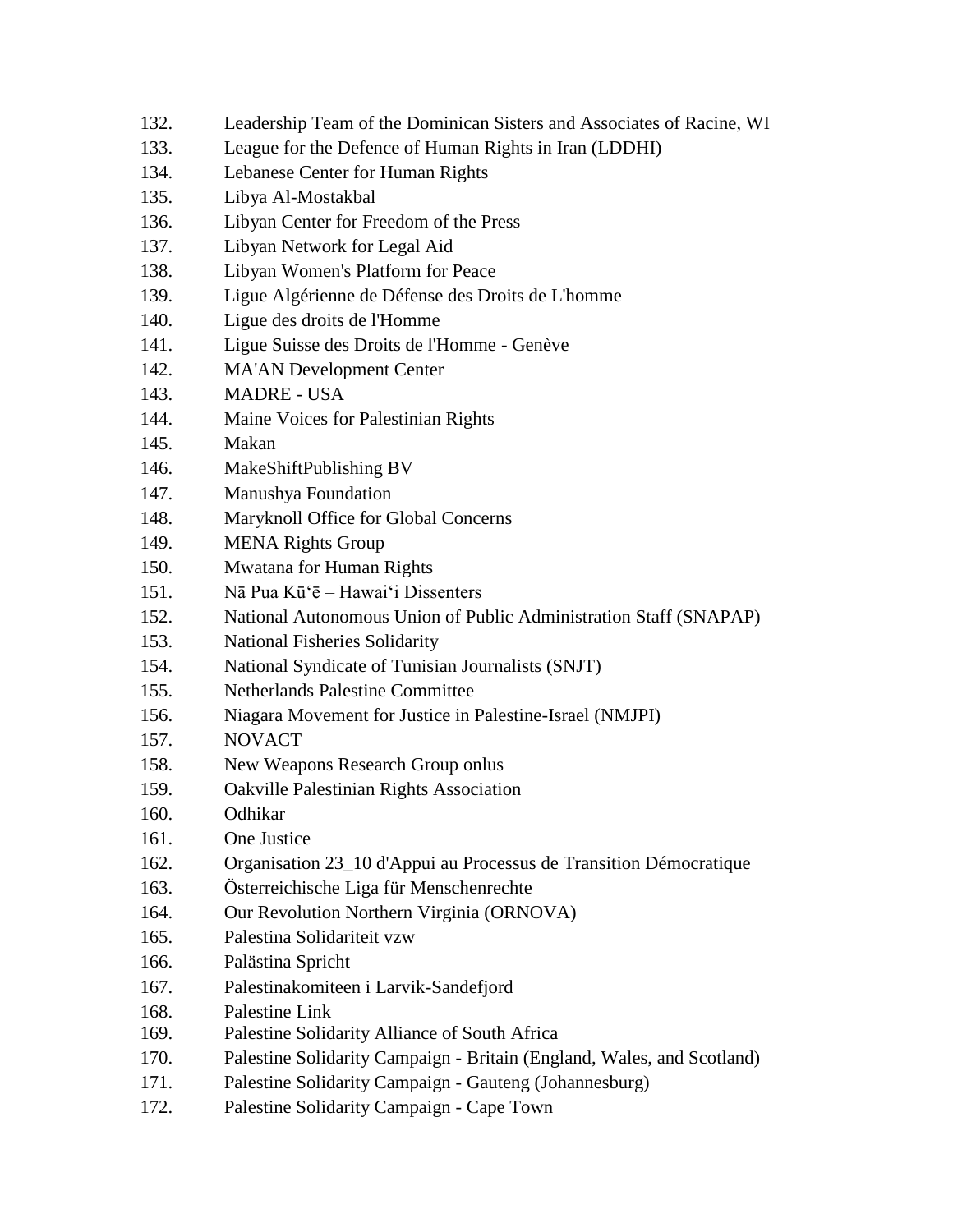| 173. |  | Palestinian Solidarity Group at Mount Holyoke College |  |  |
|------|--|-------------------------------------------------------|--|--|
|------|--|-------------------------------------------------------|--|--|

- 174. Palestinian Academic Society for the Study of International Affairs (PASSIA)
- 175. Palestinian Assembly for Liberation
- 176. Palestinian Children in Israeli Military Prisons (PIM)
- 177. Palestinian Counseling Center
- 178. Palestinian Youth Movement
- 179. Pax Christi Flanders
- 180. Pax Christi USA
- 181. PeaceWomen Across the Globe
- 182. Plan International Jordan
- 183. Platform of French NGOs for Palestine
- 184. Portuguese League for Human Rights Civitas
- 185. Princeton Committee on Palestine
- 186. Project48
- 187. Rachel Corrie Foundation for Peace and Justice
- 188. Racial Literacy Groups
- 189. Réseau International des Droits Humains (RIDH)
- 190. Riposte International
- 191. Rumbo a Gaza
- 192. Salaam Ragazzi dell'Olivo, Comitato di Trieste
- 193. Samidoun Palestinian Prisoner Solidarity Network
- 194. Sareyyet Ramallah
- 195. Sexual Rights Intiative
- 196. Sheffield Labour Friends of Palestine
- 197. Sinistra Italiana
- 198. Socialist Party (India)
- 199. SOLSOC
- 200. South African BDS Coalition
- 201. South African Jews for a Free Palestine (SAJFP)
- 202. SumOfUs
- 203. Syrian Center for Media and Freedom of Expression (SCM)
- 204. Syrians for Truth and Justice (STJ)
- 205. Syrian Justice and Accountability Center (SJAC)
- 206. The Community Action Center at Al-Quds University
- 207. The Cultural Forum Center
- 208. The Culture and Free Thought Association
- 209. The National Society for Democracy and Law
- 210. The Palestine Committee of Norway
- 211. The Palestine Project
- 212. The Palestinian Developmental Women Studies Association (PDWSA)
- 213. The Palestinian Human Rights Organization (PHRO)